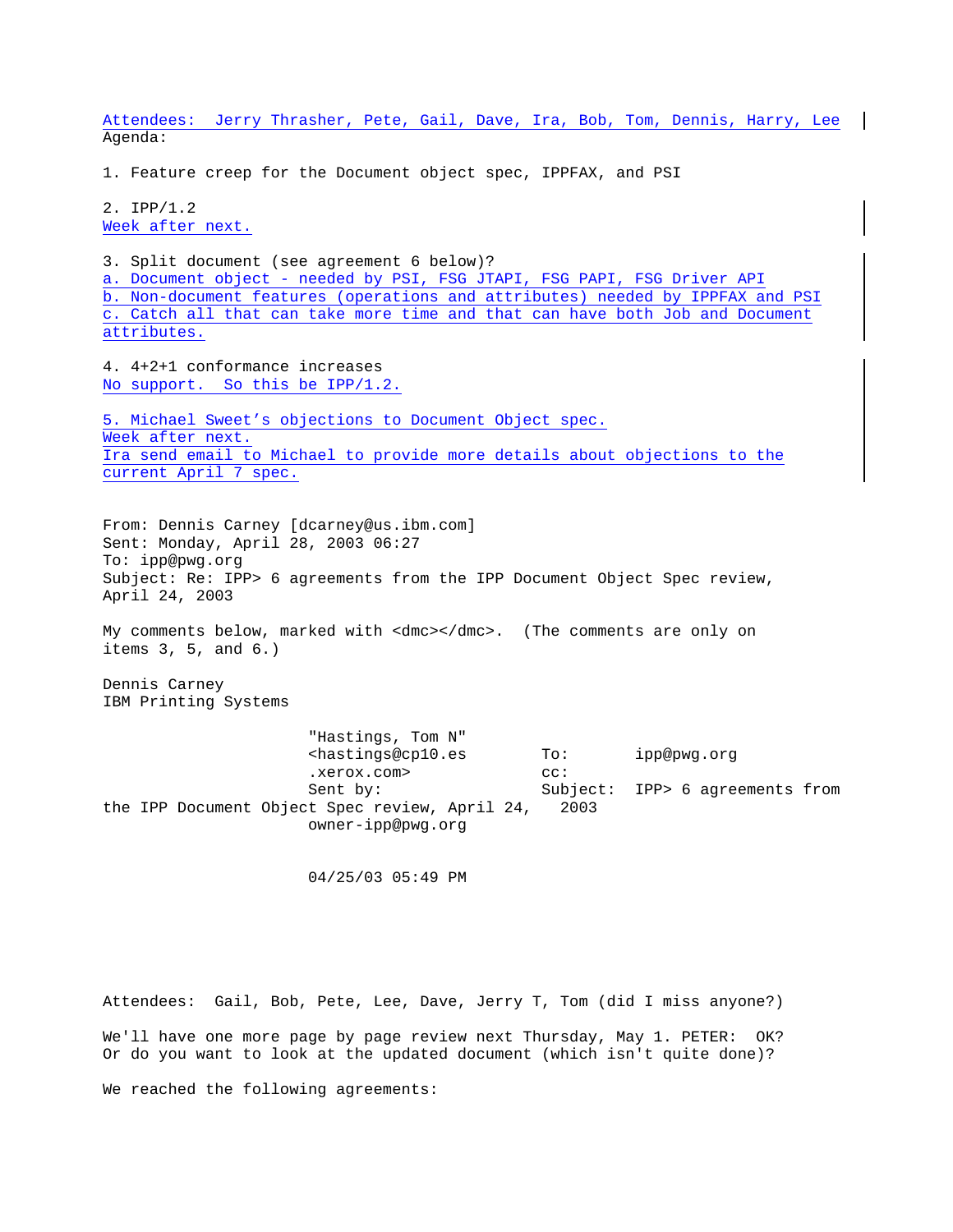1. Add "document-format-version-detected" Job Description attribute to go with "document-format-detected" and "document-format-details-detected" Job Description attributes. Agreed to add.

2. Remove the feature that "job-mandatory-attributes" can supply the keyword names for the 7 document Operation/Description attributes ("compression", "document-charset", "document-digital-signature", "document-details", "document-format", "document-format-version", and "document-natural-language"). So none of these 7 document Operation/Description attributes can be validated with Create-Job, because none of them can be submitted with Create-Job. These 7 MUST be submitted with Document Creation operations when they are supplied. All of these 7 document Operation/Description attributed can be supplied in a Validate-Job. However, the Printer will only reject Validate-Job for the two that [rfc2911] REQUIRES: "document-format" and "compression". For the other 5 if unsupported attributes or values are supplied, the Printer MUST return them in the Unsupported Attributes response with a 'successful-ok-ignored-or-substituted-attributes' status code. Agreed to remove. 3. The comment that we need a way for a Printer to say it will accept any value for a particular attribute was discussed, including adding a general 'any'. The problem with adding 'any' as a value of the "xxx-supported" Printer attributes is that the Printer validation now needs a special case check when comparing "xxx" attributes supplied by the client with "xxx-supported Printer attribute. Also clients have to know that they can't display 'any' as a value and have to know that they can't send 'any' in the request, even though the value is one of the values of the Printer's "xxx-supported" attribute. So we agreed that the way already defined in [ $pwg5100.3$ ] section  $6.1$ ]: user-defined-values-supported (1setOf type2 keyword) Printer Description attribute lists the Job Template (and Document Template) attributes that the Printer will accept any value. However, with the current definition, it doesn't allow the Document Operation/Description attributes to be named. So

there is no way for the Printer to say it will accept any "document-format" value. However, the Printer MUST accept any other value of any of the other

7 Document Operation/Description attributes. We also agreed that for the SM

Schema it was preferable to indicate by some additional attribute that the Printer would accept any value for an attribute, rather than introducing an 'any' value.

ISSUE: So we may still have an issue if there is a need for a Printer to accept any document format. One solution would be to extend the "user-defined-values-supported" to allow the "document-format" and "compression" keyword attribute values. <dmc> What does it mean for a printer to accept any document-format/compression?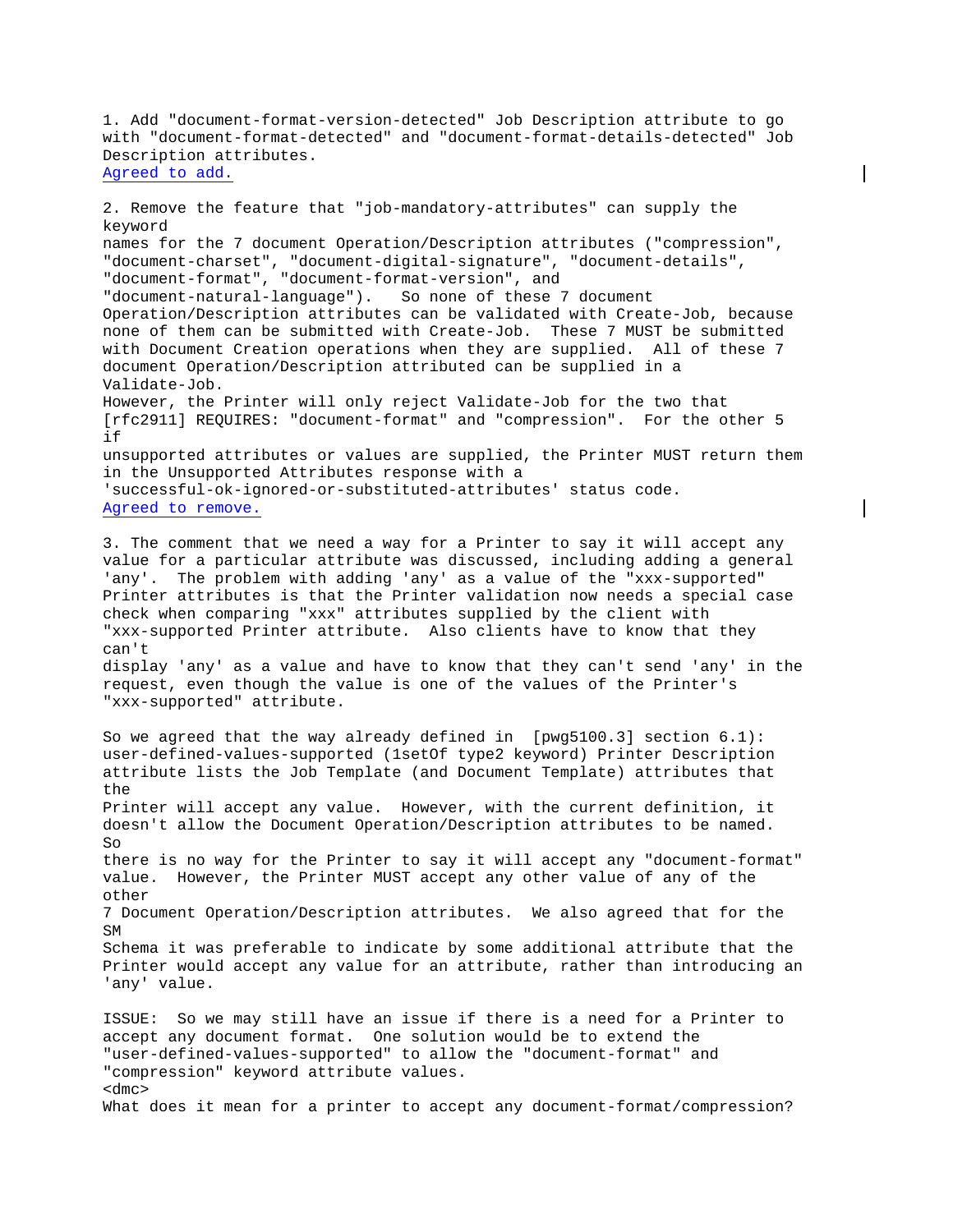It will accept formats it has never heard of and attempt to print them anyway, presumably without any "formatting" or decompression? Sort of like equating any unknown document format to just 'text/plain'?  $\langle$  dmc>

Agree: Don't need to add to "user-defined-values-supported".

Fix the spec so that Printer can accept more versions that in the implemented list. Some of the versions. MAY not be inclusive. Only come back in the Unsupported list if rejecting the job. If accepting the job, then version doesn't come back in the Unsupported list.

"document-charset" - MUST NOT accept an unsupported charset. Note: for Printer's that don't support "document-charset" would ignore this attribute. "document-format" - MUST NOT accept an unsupported charset "compression" - MUST NOT accept an unsupported charset "document-digital-signature" - MAY accept/ignore or reject unsupported values for document formats that permit the digital signature to be skipped, such as PDF. MUST reject for the other document formats. "document-format-version" - MAY accept/ignore unsupported values or reject "document-source-xxx" - MAY accept/ignore unsupported values or reject "document-natural-language" - MAY accept/ignore unsupported values or reject "document-format-device-id" - MAY accept/ignore unsupported values or reject

ISSUE: OK to extend "user-defined-values-supported" to include 'document-format' and 'compression' attribute values? No. Don't extend.

ISSUE: If we also allow the "user-defined-values-supported" to include 'document-format-details' and its member attributes, e.g., 'document-format-details.document-source-application-version', then the Printer can say that it implements "any" version. Doesn't this solve Bob Taylor's truth in advertizing requirement? So a Printer that doesn't want to bother clients with returning versions that aren't in its implemented list, the Printer can include the 'document-format-details.document-source-application-version' value is the Printer's "user-defined-values-supported". Agree. Fix in the spec, don't add to Printer attribute semantics to indicate.

4. Add '[job-]errors-detected' value to "job-state-reasons" and "document-state-reasons", but do not add "[job-]errors-count" Job/Document Description attribute. Knowing the number of errors isn't more helpful, to just knowing that one or more errors occurred. Losing data is an error, while substituting some other font is only a warning, since no infomration was lost. Audit trail would like to have number of errors, not just that one or more errors occurred. Agree to add "job-errors-count" (and "job-warnings-count") Job Description attribute to catch all spec. Agree to add "errors-count" Document Description attribute to catch all spec. Probably specify independently.

5. ISSUE: For a conversion service or a Print Service that converts the document format, there isn't a way to indicate the desired final format and there isn't a way to represent the current document format for a document that is being converted, where the current format might be different from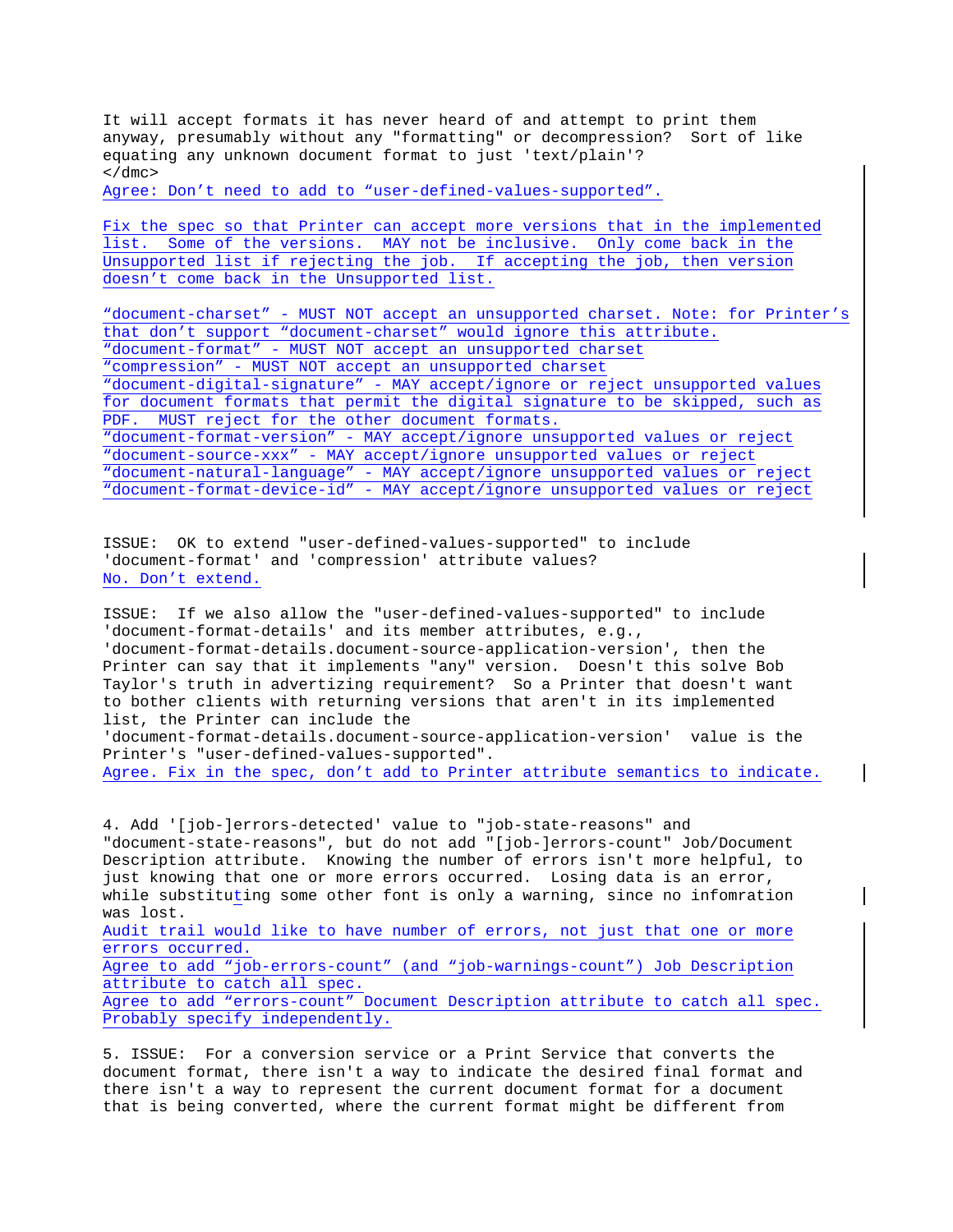either the supplied format or the desired format. <dmc> Maybe I just have to get my mind reset, but IPP as a conversion or Print service? Isn't IPP tailored to \*print\*? Wouldn't we need (a bunch?) more attributes detailing where the job/document was supposed to go when it had been "converted"? I'm also wondering whether there would be (a bunch of?) attributes/state-reasons that are either meaningless, whose meaning is totally different, or whose meaning is unclear/ambiguous in the conversion case. Do we \*really\* want to try to go there?  $\langle$  dmc $\rangle$ AGREED: Move from the Document object spec to the Non-document spec a. Add the following 2 attributes as Job Template/Document Template attributes (but not to the "document-format-details" collection Operation attribute). In the PWG Semantic Model these will be Processing attributes, not Description attributes: "document-format-<del>requested</del>target" and "document-format-version-<del>requested</del>target" Job Template/Document Template attribute, so that there are also "document-format-targetrequested-default" and "document-format-version-target<del>requested</del>-default" Printer attributes and also "document-format-targetrequested-supported" and "document-format-version-targetrequested-supported" Printer attributes. And corresponding "document-format-targetrequested-actual" and "document-format-version-target<del>requested</del>-actual" Job Description attributes. PSI needs and CUPS has this too. Put in the Non-document spec. Use case: Client specified an FTP target device and the format to convert to. b. Add the following pair to the READ-ONLY Document Description attributes: "document-format-current" and "document-format-version-current" Document Description attributes. The Printer sets these to the "document-format" and "document-format-version" supplied by the client and changes them as the processing proceeds, eventually winding up with the values supplied in the "document-format-requested" and "document-format-version-requested"

attributes.

CUPS doesn't have this one. PSI does NOT need.

PSI GetNextJob gets Document Description attributes with the same values as if the Service had pushed the Job to the Device.

PSI GetNextJob get back 3 parameters:

Job URI on the Service

 Job Description object - doesn't have a Job URI Description (doesn't have any state attributes)

Put in the catch-all spec.

PSI needs and CUPS also has the equivalent of "output-device-requested" operation attribute, "output-device-requested-supported" Printer Description attribute. Put in the non-document spec.

6. Suggestion to move some of the Document object spec to a separate spec.

Proposals:

1. Separate operation and attributes into REQUIRED/CONDITIONALLY REQUIRE